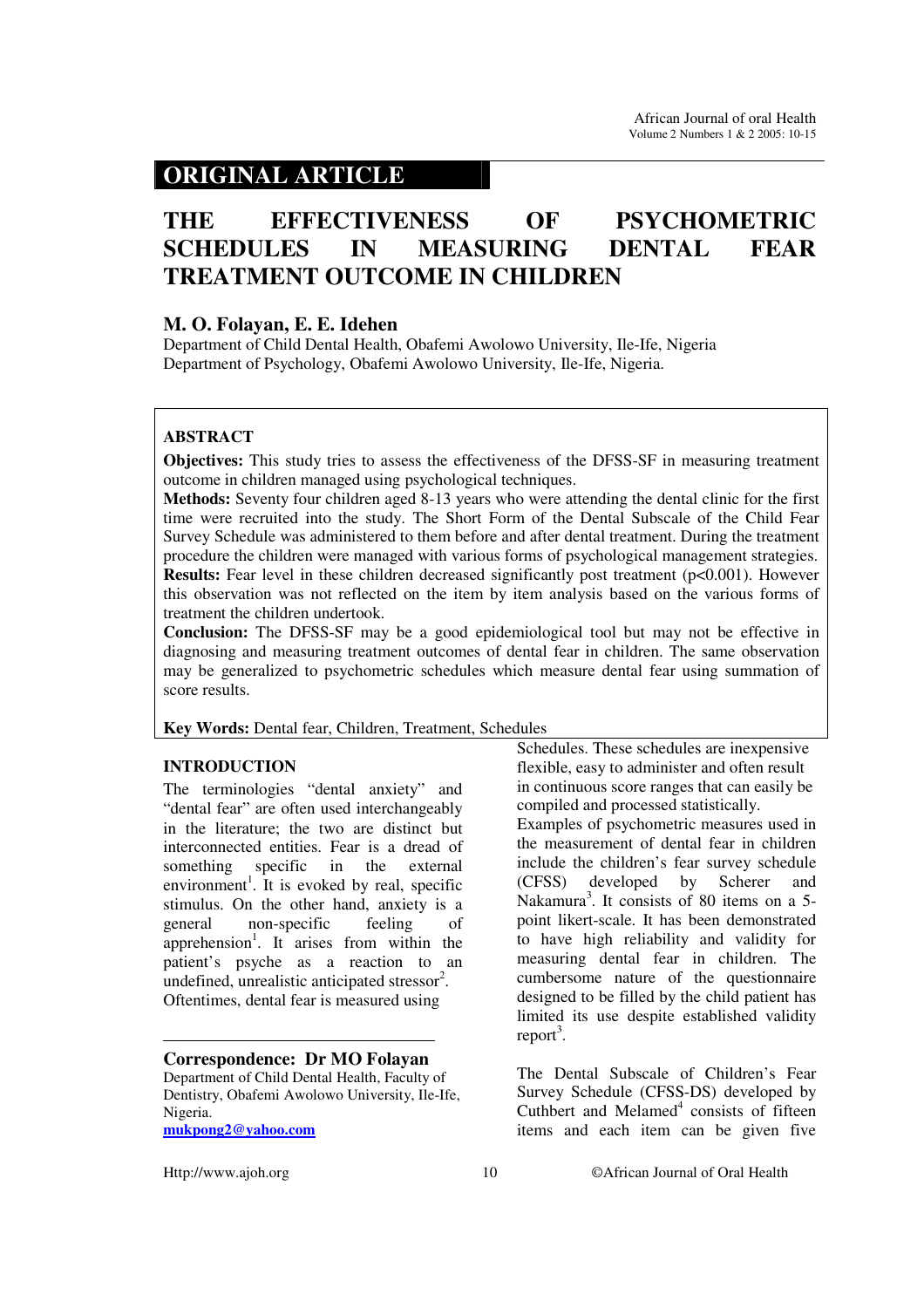different scores ranging from "not afraid at all  $(1)$ " to "very much afraid  $(5)$ ". It is a well known instrument for measuring dental anxiety in children. The CFSS-DS has a total score range of 15 to 75 and a score of 38 or more has been associated with clinical dental fear 4-6 . It can be used to differentiate patients with high and low dental fears. Its reliability and validity has been aptly demonstrated 7-9 .

There is also a constructed Short Form of the Dental Subscale of the Children's Fear Survey Schedule (DFSS-SF) earlier used in the study by Carson and Freeman<sup>10</sup> based on knowledge from other scales. It is a shorter form of the CFSS-DS consisting of only eight items, with a possible total score ranging from 8 to 40. It measures dental fears in children. The schedule was tested for reliability and validity by Folayan and Otuyemi<sup>11</sup>. It was found to be highly reliable and had moderate significant correlation with the Frankl's behavioural scale and a dichotomy scale measuring dental anxiety.

The CFSS-DS is quite popular and has been used for epidemiological studies of dental fear in a number of studies. Very few studies have however been done to critically appraise it as well as appraise other psychometric schedules used in the measure of dental fear and dental anxiety in children. An analysis of the CFSS-DS done by ten Berge et  $al<sup>12</sup>$  suggest that the instrument essentially measures a one dimensional concept of dental fear; fear of invasive dental procedures. No study has however shown its effectiveness or the effectiveness of any of other psychometric scale in the diagnosis and measurement of treatment outcome in patients.

This study tries to assess the effectiveness of the DFSS-SF in measuring treatment outcome in children managed using psychological techniques.

Volume 2 Numbers 1 & 2 2005: 10-15

### **METHODOLOGY**

The setting for the study is the paediatric dental section of the Dental Unit of the Obafemi Awolowo University Teaching Hospital, Ile-Ife, Nigeria. The hospital provides tertiary health coverage to 3 states in the south-western part of Nigeria – Osun, Ondo, Ekiti – with an approximate population of 9.2 million, about 40-45 % of which are children below the age of 15 years.

All children who were attending the clinic, over an 11-month period, and who have had no previous contact with the dentist were considered eligible for inclusion in the study. The presence of mental defect in any of the children was used as an exclusion criterion. The approval of the ethical committee of the institution was secured before the study, while the consents of the parents of the children were duly obtained before the enrollment of the individual child into the study.

The short form of the dental subscale of the children fear survey schedule was used for the measure of dental fear in these children. The instrument was administered at two different times – pre and post-treatment. The pre-treatment administration was carried out in the waiting room by one of the dentists in the unit, before any form of dental treatment was instituted. The same instrument was readministered to the child again two weeks later during a follow-up visit. All the children were managed using one form of psychological management strategy.

Data entry and analysis was carried out using SPSS for Windows (version 11.01). Means and standard deviations of the fear scores for the study populations were determined. Paired t-test was carried out to compare the pre-and post-treatment scores. The effect of the type of treatment received on the fear score changes was determined. P values were taken as significant when the level was equal to or less than 0.05.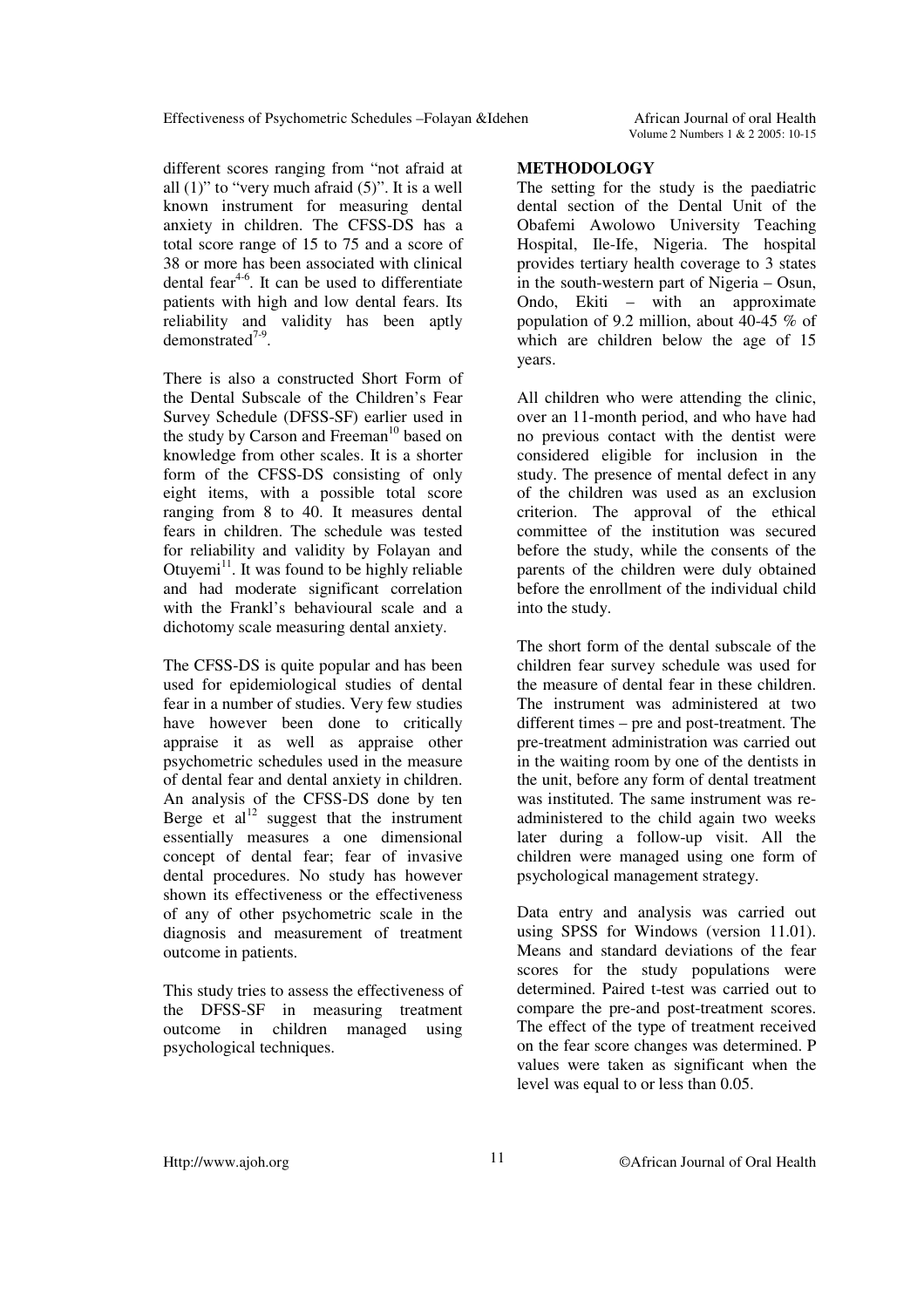Effectiveness of Psychometric Schedules –Folayan &Idehen African Journal of oral Health

Volume 2 Numbers 1 & 2 2005: 10-15

### **RESULT**

The total sample included 74 children aged 8 to 13 years. . There were 36 males and 38 females Twenty-eight of the children were aged 8 to 10 years olds while forty-six were from 11 to 13 years old. Seventeen had extraction, suturing or amalgam restoration done during the first dental visit, nine had scaling and polishing done while 48 had only examination and or impression.

## **Table 1:** Number of children which undertook specific treatment.

For analysis numbers 1, 2 and 3 were classified as examination, 4 and 5 as scaling and polishing, 6 and 7 as extraction. P<0.05.

|                | Type of treatment        | Number         |
|----------------|--------------------------|----------------|
|                |                          | of             |
|                |                          | children       |
|                |                          | $( \% )$       |
| 1              | Examination only         | 45             |
| $\overline{c}$ | Examination and          |                |
| 3              | radiographs              | $\overline{c}$ |
|                | Impression               | 8              |
| 5              | Scaling and polishing (s |                |
|                | $\& P)$                  |                |
| 6              | and topical fluoride     | 14             |
|                | extraction with suturing | $\mathfrak{D}$ |
|                |                          |                |
|                |                          |                |

All the children were Nigerians.

(see Table 1).

**Table 2:** Short Form of the Dental Fear Subscale of the Child Fear Survey Schedule

| <b>Item</b> | <b>Specific question</b>     |
|-------------|------------------------------|
|             | Having teeth out             |
| 2           | Injections                   |
| 3           | The dentist drilling         |
| 4           | Meeting the dentist          |
| 5           | Having someone look into my  |
|             | mouth                        |
| 6           | Having my teeth cleaned      |
|             | People in white uniform      |
|             | Having to open my mouth wide |

The mean dental fear score for the population pre treatment was 15.01 (+5.05) while the mean dental fear score post treatment was  $13.18$  (+4.03). There was a statistically significant difference noted in the scores of the two measures  $(p<0.001)$ .

Tables 3 to 5 shows specific score changes for the items listed on the psychometric scale. For brevity, the items listed in the schedule used for the measure of dental fear are listed as items 1 to 8. Table 2 outline the specific references for these items

**Table 3:** Specific score changes for each item listed on the DFSS-SF for patients who had examination done (N=48)

|                         | Items on the psychometric scales |      |      |      |      |      |      |      |
|-------------------------|----------------------------------|------|------|------|------|------|------|------|
|                         |                                  |      |      |      |      |      |      |      |
| Pre treatment<br>score  | 2.79                             | 2.39 | 2.38 | 1.67 | 1.39 | 1.23 | 1.15 | 1.52 |
| Post treatment<br>score | 2.35                             | 2.50 | 1.75 | 1.25 | 1.19 | 1.23 | 1.17 | 1.35 |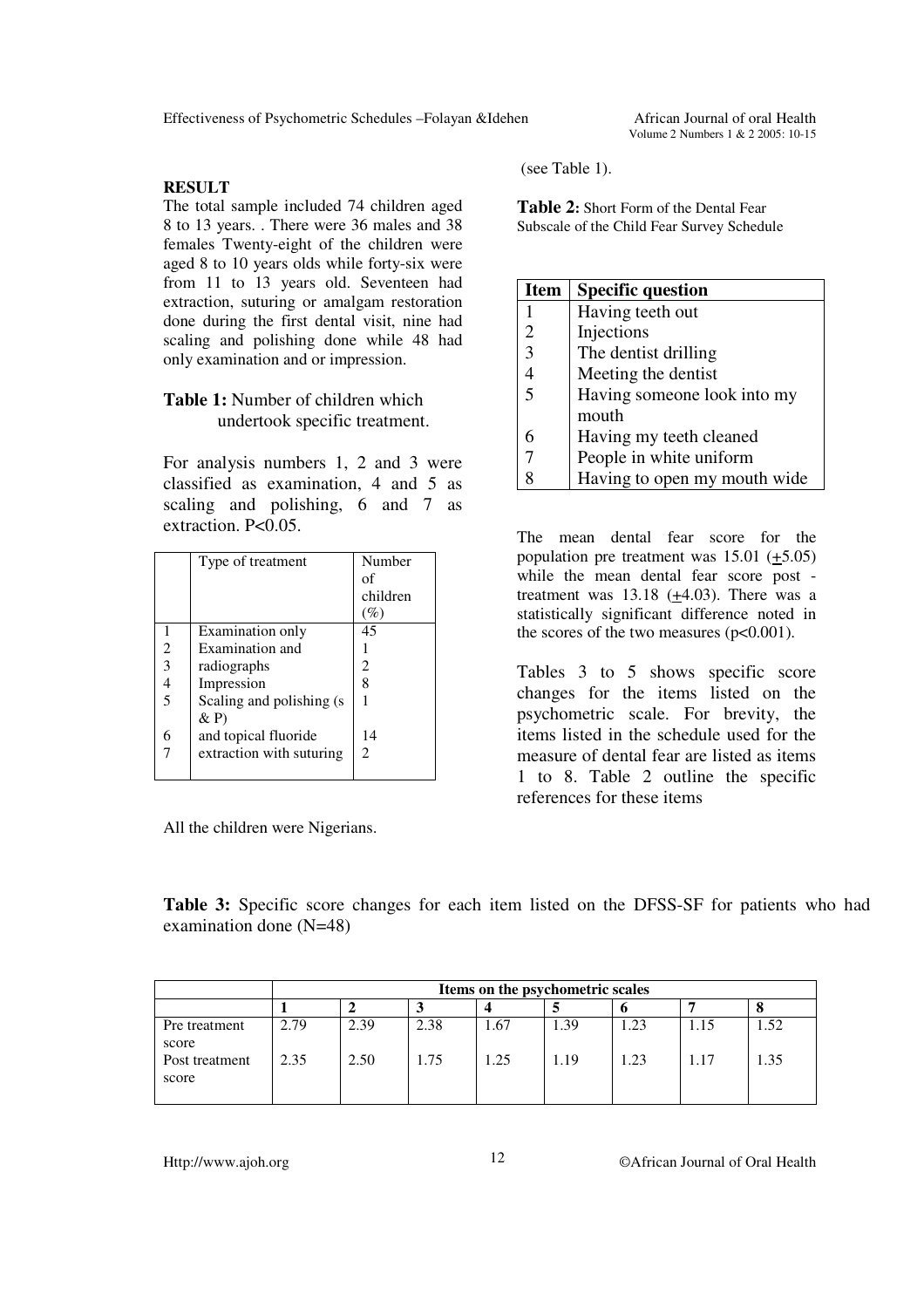Effectiveness of Psychometric Schedules –Folayan &Idehen African Journal of oral Health

Volume 2 Numbers 1 & 2 2005: 10-15

**Table 4: Specific score changes for each item listed on the DFSS-SF for patients who had scaling and polishing (N=9)** P  $\vert 0.08 \vert 0.58 \vert 0.009^* \vert 0.008^* \vert 0.049^* \vert 1.00 \vert 0.82 \vert 0.19$ 

|                            |      | Items on the psychometric scales |      |      |      |      |      |      |
|----------------------------|------|----------------------------------|------|------|------|------|------|------|
|                            |      | $\mathbf 2$                      | 3    |      | 5    | 6    | 7    | 8    |
| Pre<br>treatment<br>score  | 1.89 | 2.33                             | 3.11 | 2.00 | 1.44 | 1.44 | 1.89 | 2.22 |
| Post<br>treatment<br>score | 2.11 | 1.89                             | 2.00 | 1.00 | 1.56 | 1.11 | 1.11 | 2.11 |
| P                          | 0.51 | 0.43                             | 0.07 | 0.08 | 0.35 | 0.50 | 0.17 | 0.86 |

**Table 5: Specific score changes for each item listed on the DFSS-SF for patients who had extraction (N=17)**

|                            | Items on the psychometric scales |      |      |      |      |      |      |      |
|----------------------------|----------------------------------|------|------|------|------|------|------|------|
|                            |                                  | 2    | 3    | 4    | 5    | 6    |      | 8    |
| Pre<br>treatment<br>score  | 2.88                             | 2.65 | 1.59 | 1.52 | 1.35 | 1.41 | 1.53 | 2.88 |
| Post<br>treatment<br>score | 2.94                             | 2.18 | 1.35 | 1.16 | 1.41 | 1.11 | 1.06 | 3.06 |
| P                          | 0.92                             | 0.19 | 0.43 | 0.18 | 0.83 | 0.26 | 0.12 |      |

### **DISCUSSION**

The effectiveness of various techniques in improving dental fear levels in children had been based on the summation of scores on the various measures used. In this study, psychological management strategies are apparently effective measures for decreasing dental fear in this group of children based on the analysis of the summation of the scores on the scale.

However, an item by item analysis of the effectiveness of the intervention on dental fear gives a clearer picture – the

effectiveness of the intervention in changing the dental fear score for each item appears to

be related to the type of treatment the child undertook with greater significant changes taking place with non invasive procedures. The effectiveness of the psychological techniques in effecting significant changes in dental fear scores appear to decrease as the procedures become more invasive. The significant changes observed in the dental fear scores o the item by item analysis was item and treatment specific.

One may then query the effectiveness of using summation of scores on schedules used for the measurement of dental fear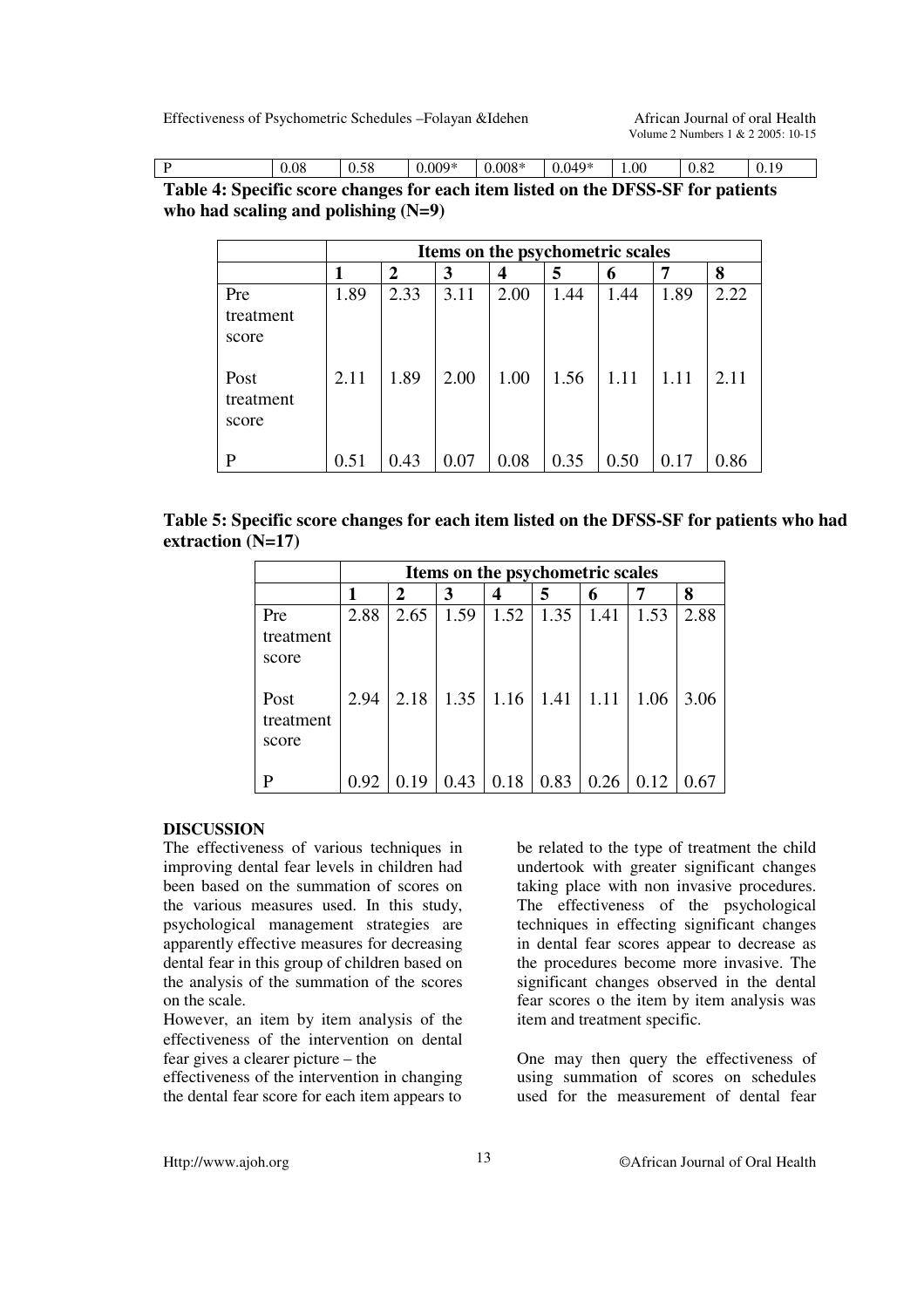especially when the scales are to be used for the measurement of treatment outcomes. For one, the schedules may include several different items which are assumed to affect

dental fear. Such items are only confounding when their scores are summed up as it is assumed that the outcome of managing dental fear significantly depends on them.

While the CFSS and constructs developed from it (CFSS-DS and the DFSS-SF) have been shown to be good tools for epidemiological studies, no study has yet demonstrated their effectiveness in diagnosis. The use of the CFSS-DS as a diagnostic tool is contrary to the design as it is supposed to be filled after treatment as it measure trait situation specific fear. Its use for diagnostic purposes may therefore give false results as a child may experience anticipatory fear prior to treatment that would be expressed in the filled questionnaire as opposed to fear relating to the dental procedure in the here and  $now<sup>10</sup>$ . This observation may equally be applicable to the DFSS-SF which is a shorter version of the CFSS-DS.

There may therefore be the need to develop effective tools for the diagnosis of dental fear in children which may equally be effective in measuring treatment outcomes. Such a tool/schedule should not combine or sum up scores to indicate dental fear levels for the diagnosis and measurements of

#### **REFERENCES**

- 1. Firestein SK. Patient anxiety and dental practice. J Am Dent Assoc. 1976; 93: 1180-1187
- 2. Aartman IHA, van Everdingen T, Hoogstraten J and Schuurs AHB. Self-report measurements of dental anxiety and fear in children: a critical assessment. J Dent Child 1998; July to August:252-258.
- 3. Scherer MW and Nakamura CY. A fear survey schedule for children: a factor analytic comparison with

treatment outcomes in these children. These schedules could just have selected items that are important for measuring the severity of dental fear in children and are equally important and need to be addressed during dental fear management. Each child can then be specifically managed based on items which could possibly induce fear during treatment identified during the pre treatment assessment. Effectiveness of management strategies and treatment outcomes for each child can also then be computed based on individual item score change.

#### **CONCLUSION**

Psychometric schedules developed used for the measurement of dental fear in children may be effective tools for epidemiological studies. However, the effectiveness of the DFSS-SF and probably other psychometric schedules that depends on the summation of score items in diagnosing and measuring treatment outcomes of dental fear management in individual patients is questionable. The effectiveness of the use of the schedules in the management of dental fear may be improved if item by item score are not summed. Rather, the score changes per item on the schedules may be more effective for assessing the outcome of treatment for each patient. Such scoring system may also help in identifying specific fear inducing item for the child and thereby improve the overall dental fear management in the child.

> manifest anxiety (CMAS). Behav Res Ther. 1968; 6: 173-182

- 4. Cuthbert ML and Melamed BG. A screening device: Children at risk for dental fear and management problems J. Dent. Child. 1982; 49:432-436.
- 5. Klingman A, Melamed BG, Cuthbert ML and Hormecz DA. Effects of participant modeling on information acquisition and skill utilization. J. Consult. Clin. Psychol. 1984; 52:414-422